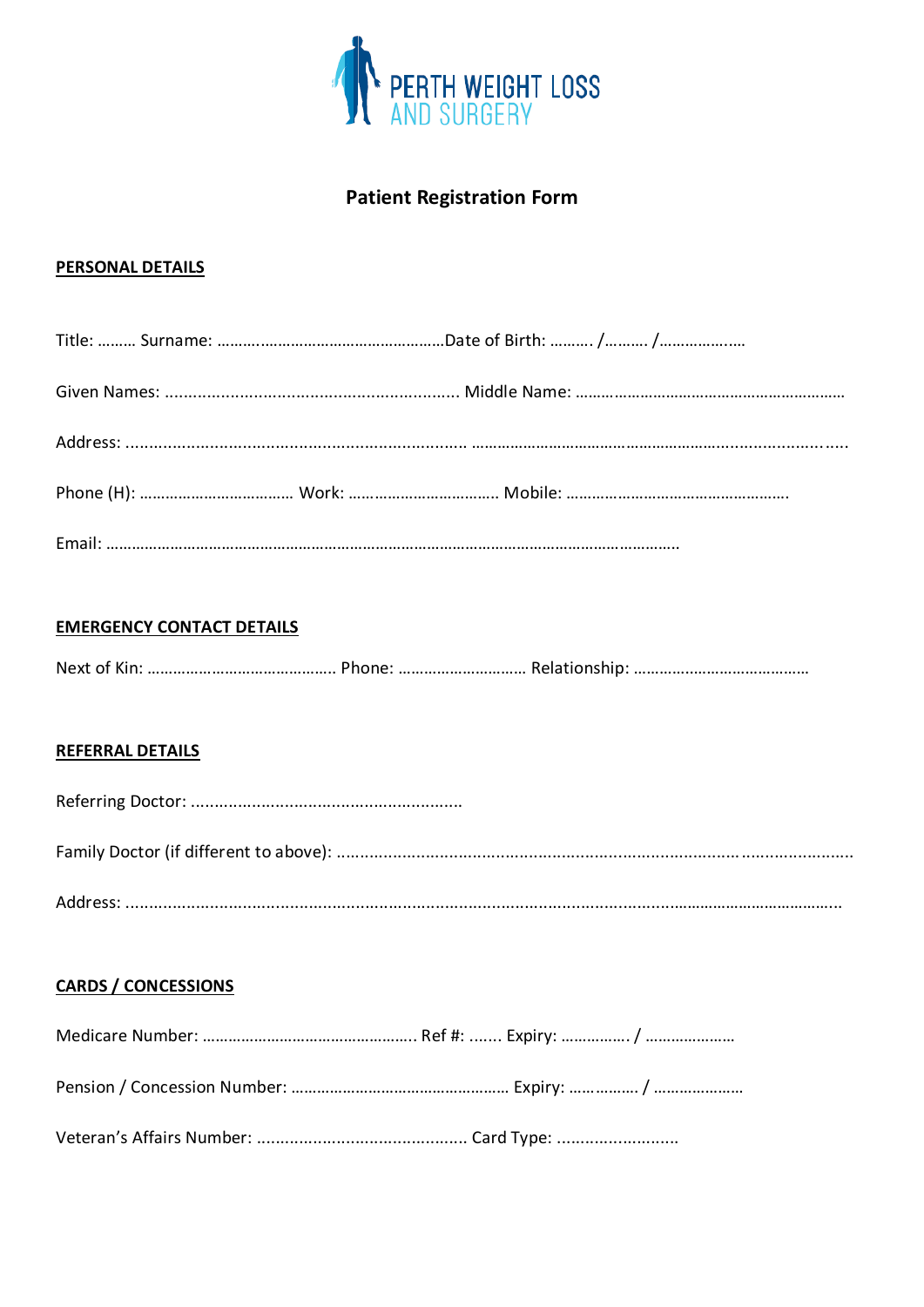

#### **HEALTH INSURANCE DETAILS**

Do you have Private Health Insurance? Yes / No

Fund Name: .................................................................. Membership No: ……………………………………….

### **WEIGHT LOSS PATIENTS ONLY**

Does your Private Health Insurance policy include weight loss surgery? Yes / No / Not applicable

Do you wish to apply for early release of superannuation? Yes / No

#### **How did you hear about us? Please circle.**

Facebook Internet Doctor Friend/Relative

I agree and acknowledge that I am responsible for payment of medical accounts. I understand that I will be responsible for payment of debt collection fees applied to overdue accounts. I understand that a cancellation fee of \$25 may apply for less than 24 hours' notice to cancel an appointment or for failure to attend an appointment.

Signature: \_\_\_\_\_\_\_\_\_\_\_\_\_\_\_\_\_\_\_\_\_\_\_\_\_\_\_\_\_\_\_\_\_\_\_\_\_\_ Date: \_\_\_\_\_\_\_\_\_\_\_\_\_\_\_\_\_\_\_\_\_\_\_\_\_\_\_\_\_

#### **PRIVACY ACT 1988**

#### PATIENT CONSENT TO COLLECT AND DISCLOSE INFORMATION

We require your consent to collect, use and disclose personal information about you. Please read this information carefully and sign where indicated below.

This medical practice collects information from you for the primary purpose of providing quality health care, to properly advise and treat you. Such information may include

- Full medical history
- Family medical history
- Ethnicity
- Personal contact and health fund details
- Genetic information

Both our practice staff and medical practitioners may participate in the collect of this information. This information will normally be collected directly from you. There may be occasions when we will need to obtain information from other sources such as other doctors, other health providers or hospitals.

With your consent, we may use the information you provide in the following ways:

- Administrative purposes in running our medical practice
- Account keeping and billing purposes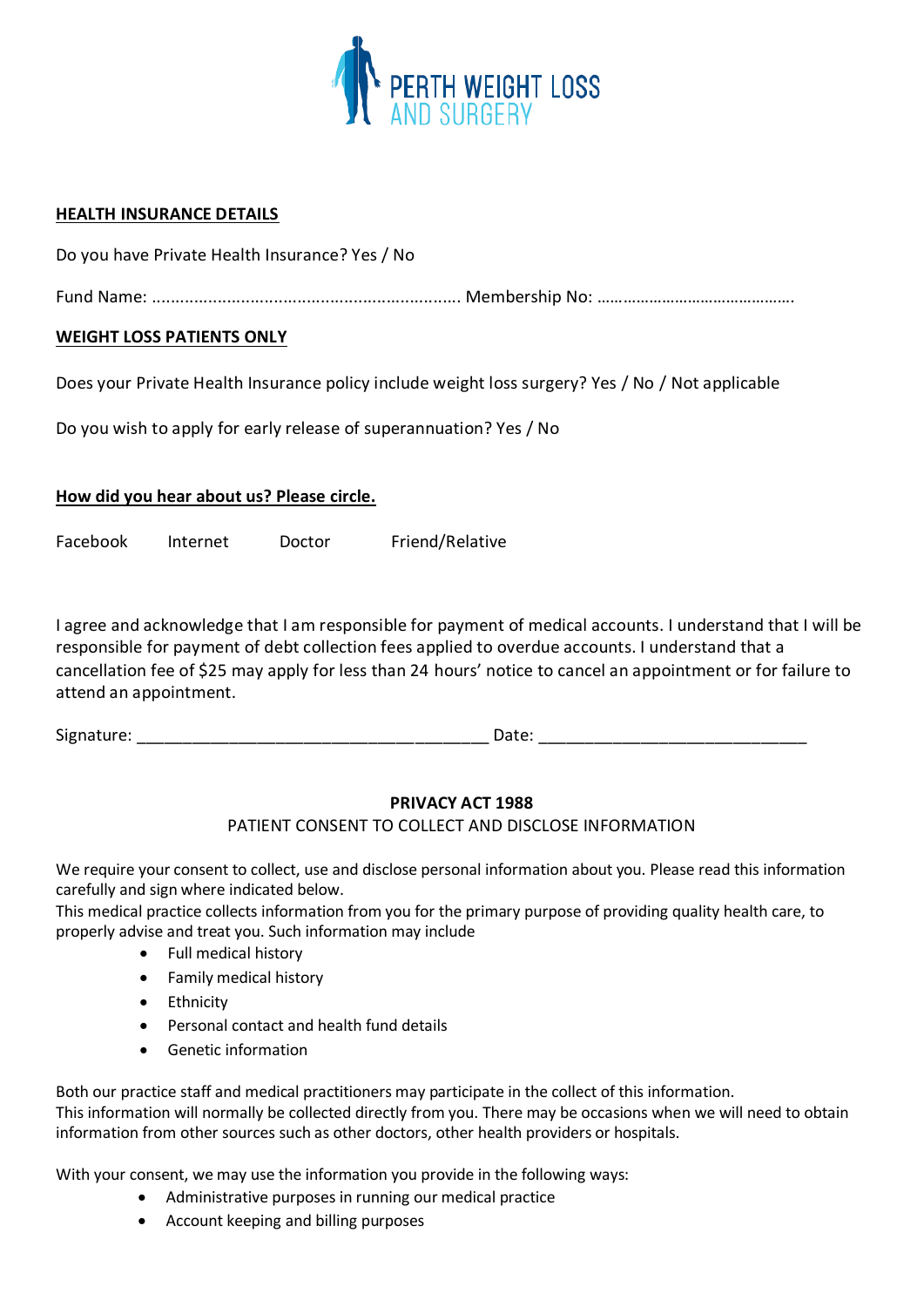

- Disclosure to others involved in your health care including treating doctors and specialist outside this medical practice, including other health care providers and insurance/health fund companies. This may occur through referral to other doctors or for medical tests, and in the reports or results returned to us following such referrals
- Disclosure for research and quality assurance activities to improve individual and community health care and practice management. You will be informed when such activities are being conducted and given the opportunity to "opt out" of any involvement
- Where legally required, such as providing records to court, mandatory reporting or child abuse or the notification of certain communicable diseases

You are entitled to access your own health records at any time convenient to both yourself and the practice except in some circumstances where access might legitimately be withheld or where your request is frivolous. A charge may be imposed for processing your request. Where you disagree with the accuracy of the information recorded, please discuss this with your doctor as you are entitled to have your corrections included in your file.

#### **CONSENT:**

I have read the information above and I provide my consent for Midland Surgical Services and associated practice staff to collect, use and disclose my personal information as outlined above.

I understand that I am not obliged to provide any information requested of me but that my failure to do so might compromise the quality of the health care and treatment given to me.

I understand that I am entitled to access my own health care records except where access might be legitimately withheld. I understand that I will be given an explanation in these circumstances.

I understand that I may withdraw my consent as to use and disclosure of my personal information (except where legal obligations must be met).

|  | <b>SIGNED (Patient):</b> |  |  |
|--|--------------------------|--|--|
|--|--------------------------|--|--|